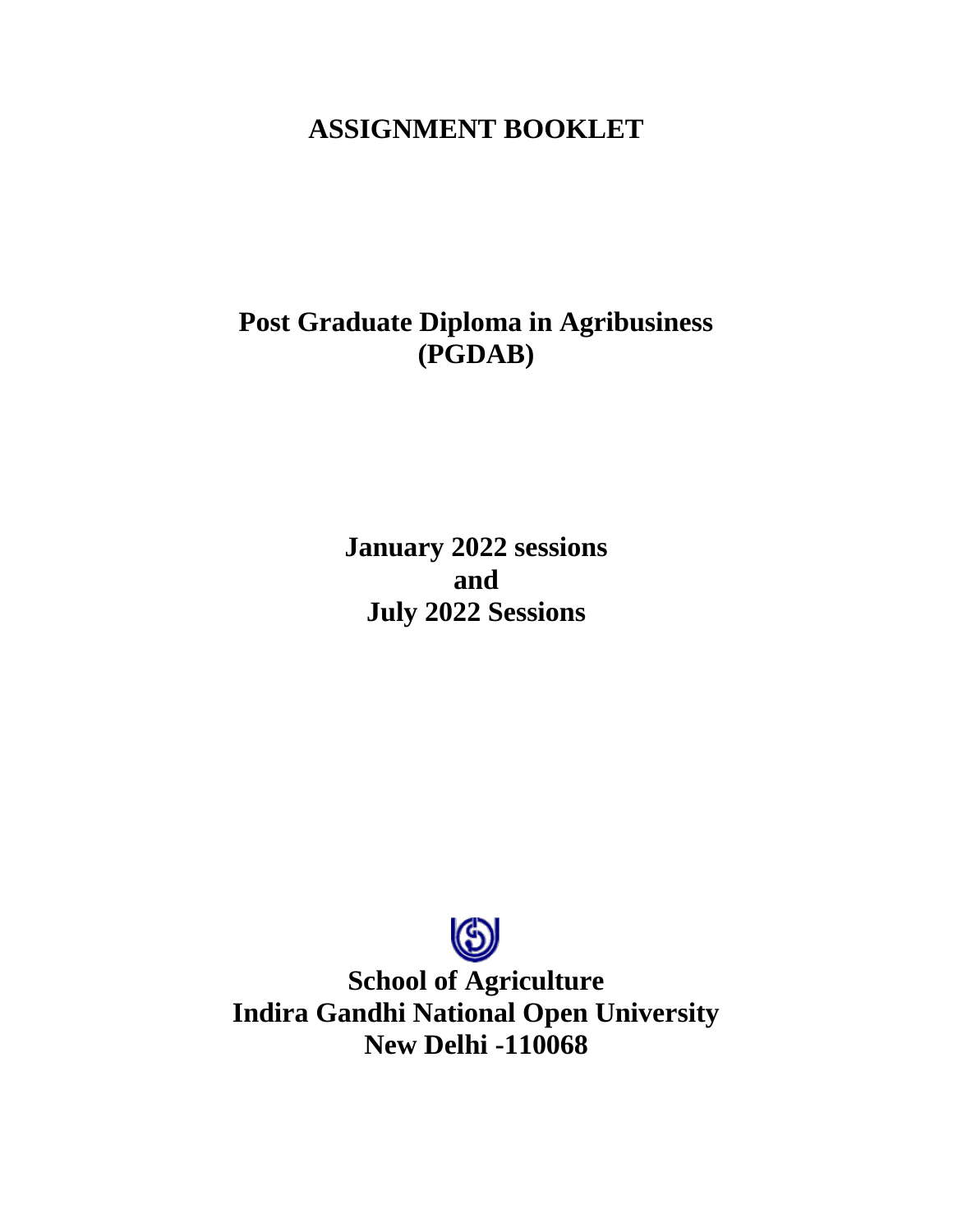#### **Dear Students,**

The Post Graduate Diploma in Agribusiness (PGDAB) consists of 7 theory courses and one project work. The assessment of theory courses is done in two components i.e. continuous assessment (assignment) and term-end examination. The weightage for the term-end examination will be 70 percent and the weightage for the continuous assessment (assignment) will be 30 percent. There is one assignment for each theory course, thus a total of seven assignments for the programme. Each assignment will be of 50 marks which ultimately will be converted to have a weightage of 30 % of total marks.

#### **Before attempting the assignments, please read the following instructions carefully.**

- 1. First of all, read the assignment /questions and instructions carefully and identify the components of an assignment. You should read the relevant sections and sub-sections of a unit while preparing your responses and write answers in your own words. Your responses should not be a verbatim reproduction of the textual materials/blocks provided for selflearning purposes. We also suggest that you may read additional materials available in your study center or any other library before preparing your responses. But extra reading is not a must to answer these assignments.
- 2. **On the top of the first page of your answer sheet, please write the details exactly in the following format**.

| Enrolment no.:       |  |  |  |  |  |  |  |  |  |  |  |  |  |  |  |  |  |
|----------------------|--|--|--|--|--|--|--|--|--|--|--|--|--|--|--|--|--|
| Name:                |  |  |  |  |  |  |  |  |  |  |  |  |  |  |  |  |  |
| Address:             |  |  |  |  |  |  |  |  |  |  |  |  |  |  |  |  |  |
|                      |  |  |  |  |  |  |  |  |  |  |  |  |  |  |  |  |  |
| Course Code:         |  |  |  |  |  |  |  |  |  |  |  |  |  |  |  |  |  |
| Course Title:        |  |  |  |  |  |  |  |  |  |  |  |  |  |  |  |  |  |
| <b>Study Centre:</b> |  |  |  |  |  |  |  |  |  |  |  |  |  |  |  |  |  |
| (Name and Code)      |  |  |  |  |  |  |  |  |  |  |  |  |  |  |  |  |  |
| Date:                |  |  |  |  |  |  |  |  |  |  |  |  |  |  |  |  |  |

- 3. Use foolscap size paper for writing your answer.
- 4. Leave a 4 cm margin on the top, bottom, and left of your answer sheet.
- 5. Indicate question no. and part of the question being solved while writing your answers.
- 6. Assignments have to be sent to the Programme Coordinator of your study center.
- 7. **We strongly suggest that you should retain a copy of your assignment responses.**

Wishing you good luck.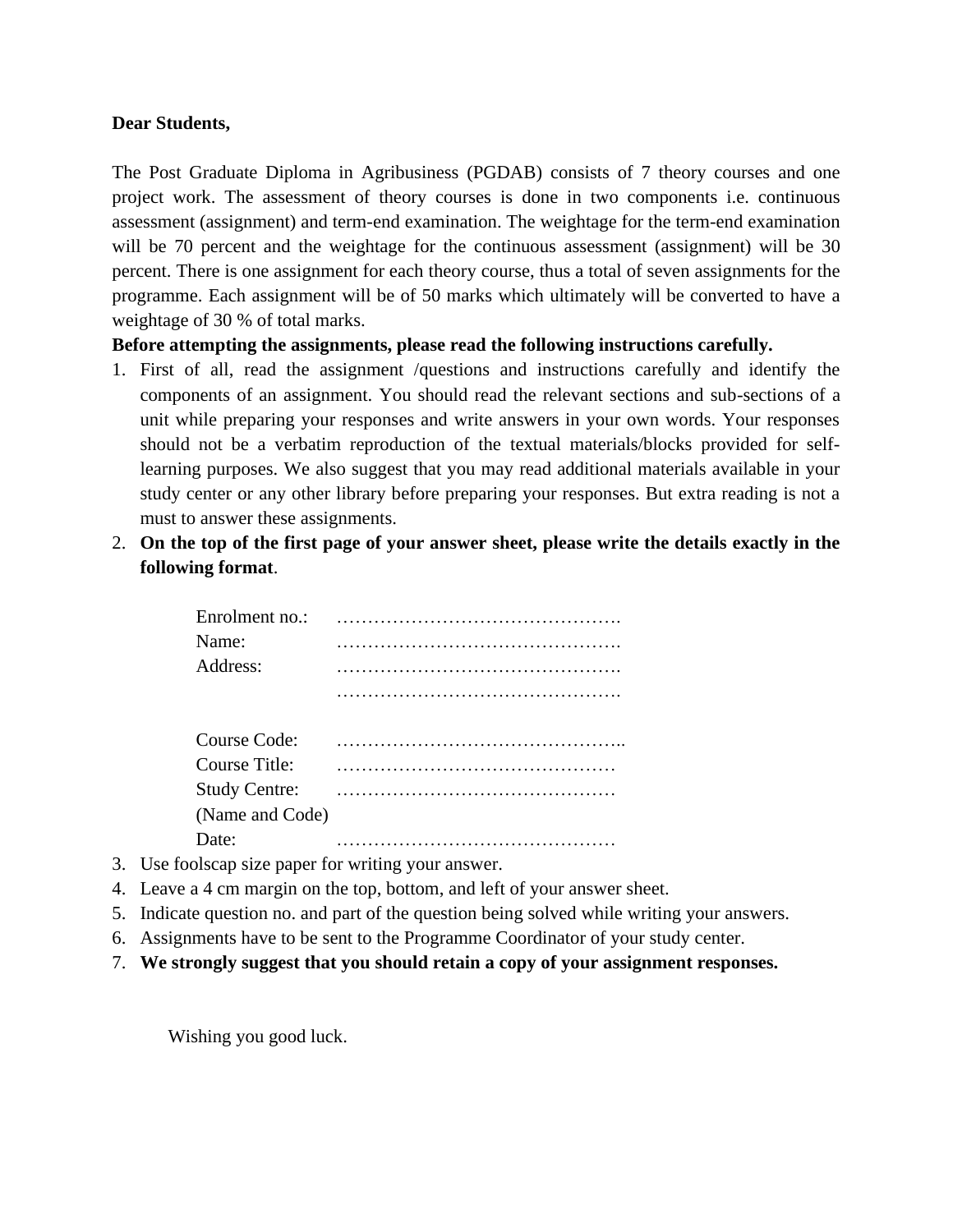### **Course Code: MAM-051 Course Title: Fundamentals of Agriculture**

### **Maximum Marks: 50**

| $\overline{1}$ . | What are important developments that took place in pre-historic agriculture?                                                                                                                                                                                              |
|------------------|---------------------------------------------------------------------------------------------------------------------------------------------------------------------------------------------------------------------------------------------------------------------------|
| 2.               | What is meant by soil erosion? Discuss the types of soil erosive agents.                                                                                                                                                                                                  |
| 3.               | Explain the concept of Participatory Irrigation Management (PIM). Discuss the legal<br>framework for the creation of farmers' organizations at different levels of the irrigation<br>system. Also, explain the constraints in making the PIM sustainable in the long run. |
| $\overline{4}$ . | What are the methods of cultivation/sowing of rice? Briefly explain the cultivation<br>practices followed in rice cultivation.                                                                                                                                            |
| 5.               | What are the major oilseeds crops of India? Explain the agronomic management of<br>Rapeseed – Mustard.                                                                                                                                                                    |
| 6.               | Describe the prospect of the area and production of major fruits in India.                                                                                                                                                                                                |
| 7.               | Write a note on the Indian livestock industry.<br>What are useful commodities and<br>services produced by the livestock?                                                                                                                                                  |
| 8.               | Discuss the importance and scope of a beekeeping enterprise. Suggest important<br>strategies for honey marketing.                                                                                                                                                         |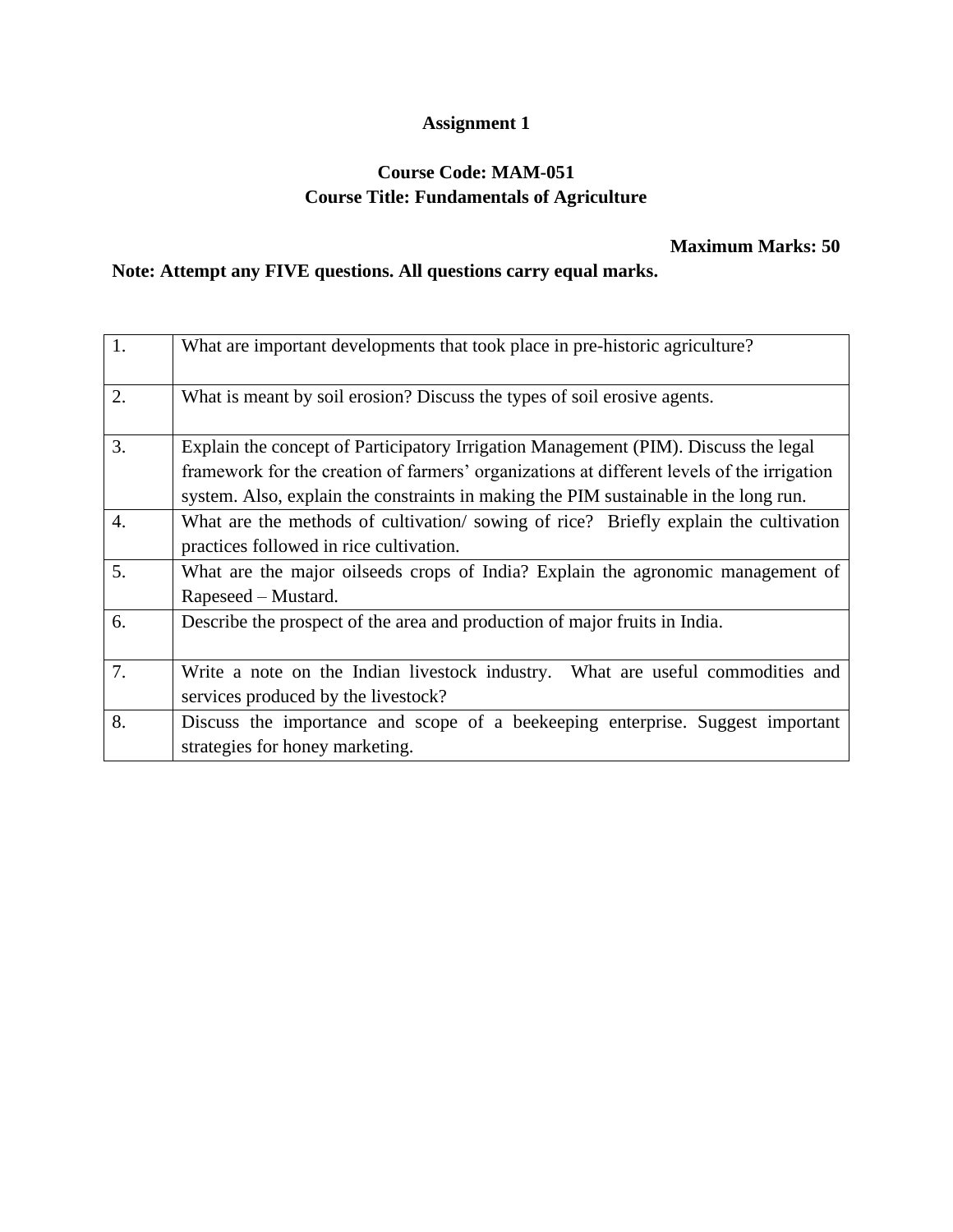### **Course Code: MAM-052 Course Title: Agribusiness Management and Policies**

#### **Maximum Marks: 50**

| $\vert$ 1.       | Explain the meaning and nature of agribusiness. What are the components of the            |
|------------------|-------------------------------------------------------------------------------------------|
|                  | agribusiness system?                                                                      |
| 2.               | Discuss the development and growth of the agriculture sector in India.                    |
|                  |                                                                                           |
| 3.               | What do you understand by entrepreneur and entrepreneurship? Explain the important        |
|                  | entrepreneurial skills.                                                                   |
| $\overline{4}$ . | Describe the dimensions which have been followed in agribusiness policy.                  |
|                  |                                                                                           |
| 5.               | Discuss the aspects covered in the agricultural price and marketing policies in India.    |
|                  |                                                                                           |
| 6.               | Explain the basis/principles which led to trade between countries.                        |
|                  |                                                                                           |
| 7.               | What is a Contract Act? Explain the types of contracts.                                   |
|                  |                                                                                           |
| 8.               | Briefly explain the few food safety and standard regulations which are important for food |
|                  | business operators.                                                                       |
|                  |                                                                                           |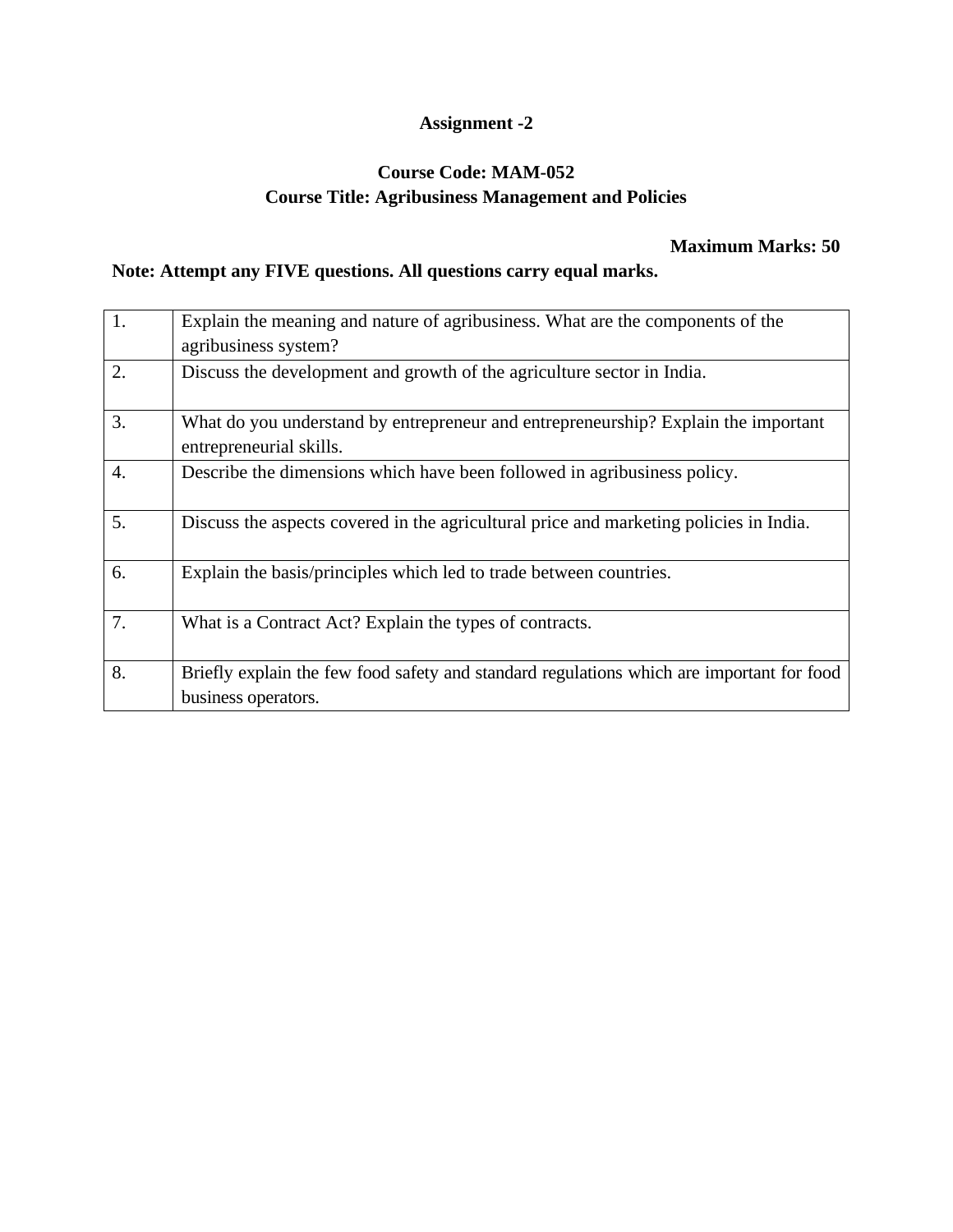### **Course Code: MAM-053 Course Title: Managerial Economics and Finance in Agribusiness**

#### **Maximum Marks: 50**

| 1. | What do you understand by managerial economics? Explain its scope.                     |
|----|----------------------------------------------------------------------------------------|
|    |                                                                                        |
| 2. | What are different pricing methods which can be used in pricing decisions by a         |
|    | business firm?                                                                         |
| 3. | What is meant by the production and cost functions? Discuss the application of         |
|    | production and costs functions.                                                        |
| 4. | What is accounting? Explain the objectives and users of accounting information.        |
|    |                                                                                        |
| 5. | Explain the concept of capital and revenue expenditures with appropriate examples.     |
|    |                                                                                        |
| 6. | What is a fund flow statement? Using hypothetical information, calculate the schedule  |
|    | of change in working capital, funds from operation, and funds flow statement.          |
| 7. | Discuss the schemes available to support the finance for setting up enterprises?       |
|    |                                                                                        |
| 8. | What do you understand by the risk and uncertainty? Explain the factors of uncertainty |
|    | in net profit $(\Pi)$ .                                                                |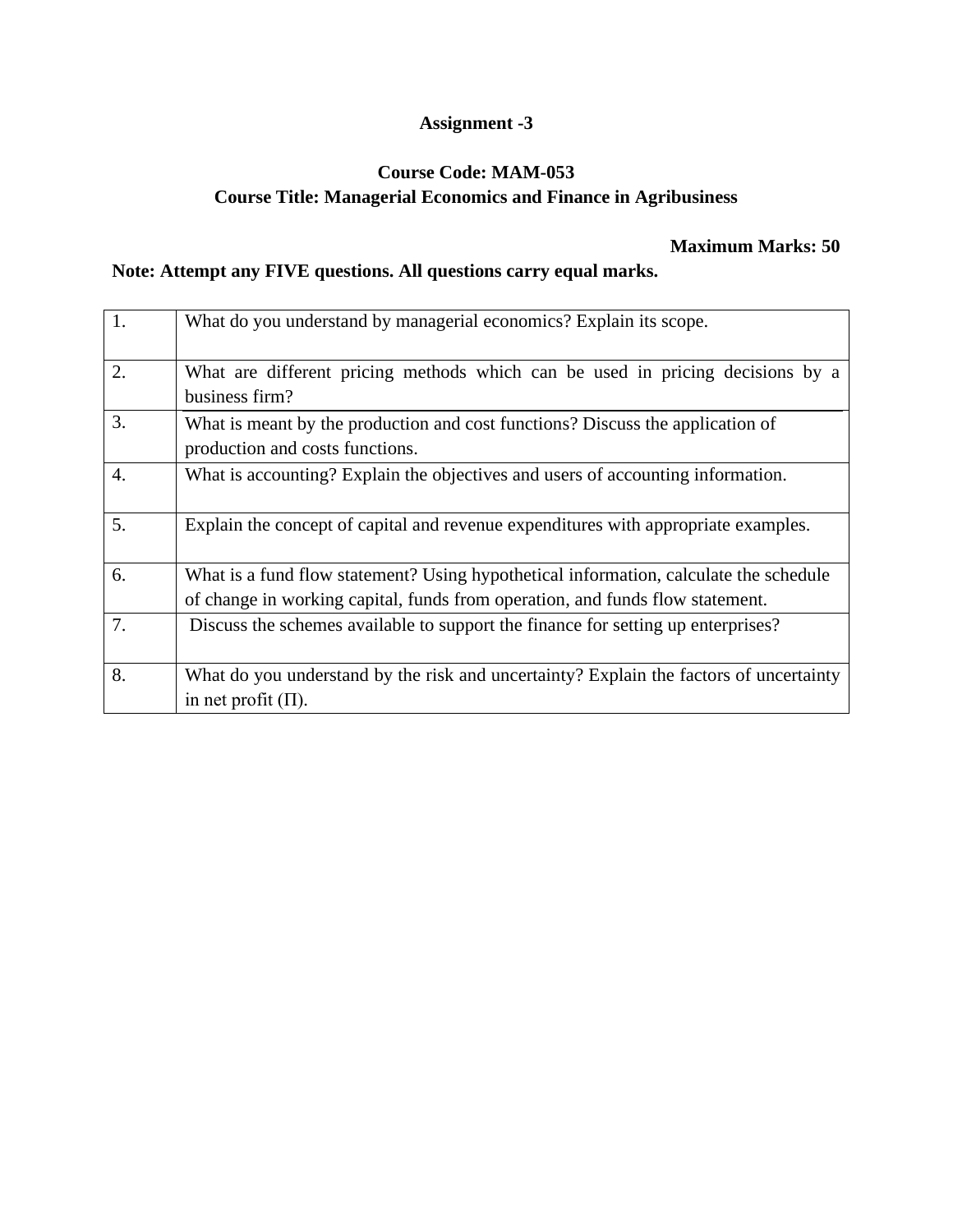### **Course Code: MAM-054 Course Title: Marketing Management for Agribusiness**

#### **Maximum Marks: 50**

| $\overline{1}$ . | Discuss the importance of marketing to organizations and consumers.                                                                  |
|------------------|--------------------------------------------------------------------------------------------------------------------------------------|
| 2.               | Explain the role of branding, segmentation, targeting, and positioning strategies in the<br>overall success of the marketing plan.   |
| 3.               | Discuss the meaning of marketed and marketable surplus. What are factors affect<br>marketable surplus?                               |
| 4.               | What do you understand by regulation of agricultural marketing? Discuss the<br>objectives and special features of regulated markets. |
| 5.               | What are the different kinds of documents needed for exports?                                                                        |
| 6.               | Explain the stages through which every company has to go before arriving at the final<br>product.                                    |
| 7.               | Discuss the factors to be considered in the selection of distribution channels.                                                      |
| 8.               | What are various promotional tools? Explain their unique features.                                                                   |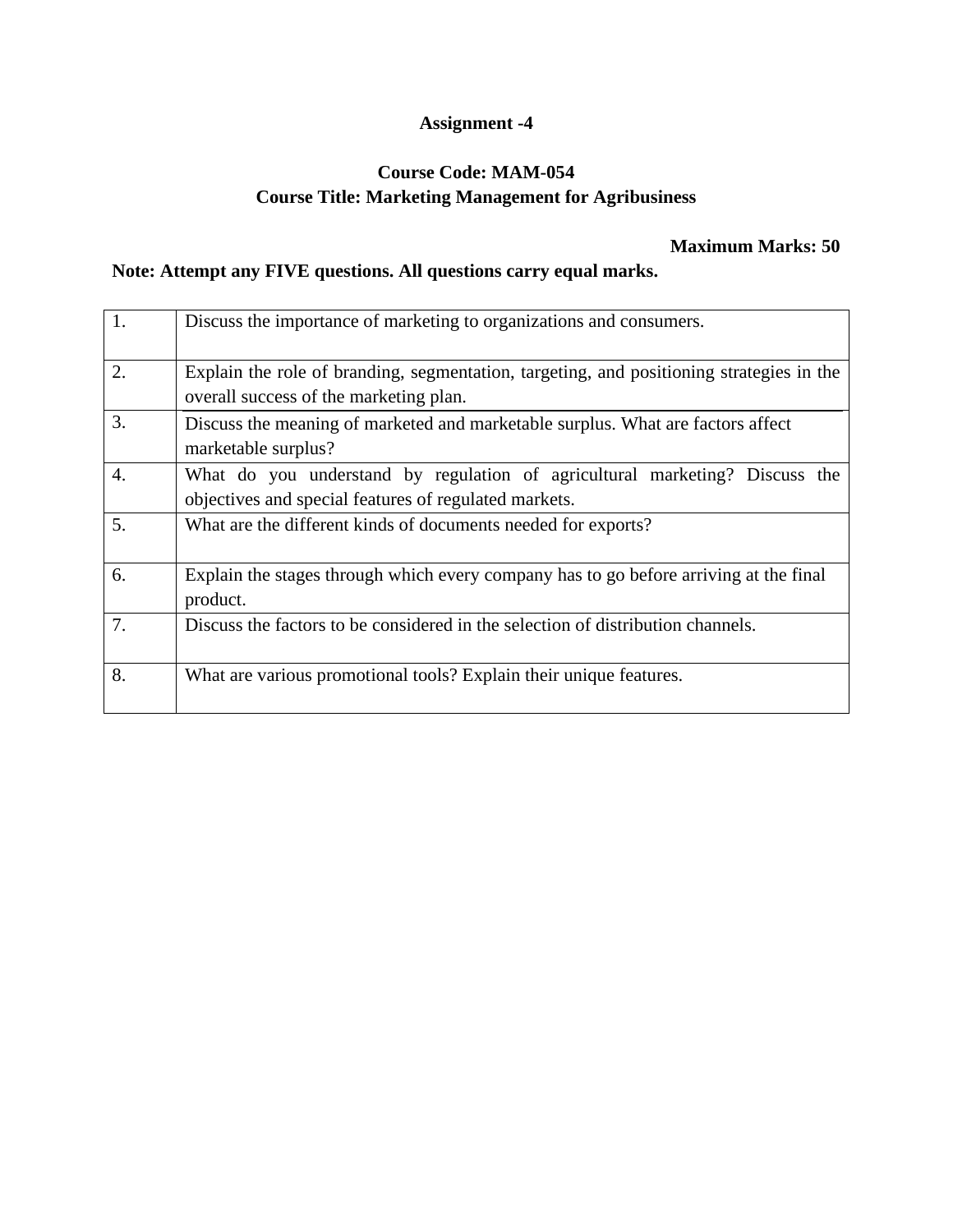### **Course Code:** MAM-055

#### **Course Title:** Principles of Agribusiness Management

### **Maximum Marks: 50**

| 1.               | Identify and explain the important managerial skills to become an effective leader.                                                                |
|------------------|----------------------------------------------------------------------------------------------------------------------------------------------------|
| 2.               | What is meant by organizational design? Explain the types of organizations and factors<br>to be considered in designing an organization structure. |
| 3.               | Define human resource management (HRM). Discuss the objectives and functions of<br>HRM.                                                            |
| $\overline{4}$ . | Discuss the HRD strategies relevant to agribusiness development.                                                                                   |
| 5.               | How do you define conflict? Explain the different types of conflicts?                                                                              |
| 6.               | What is interpersonal communication? What are different interpersonal communication<br>skills?                                                     |
| 7.               | What do you mean by the Enterprise Information System (EIS)? Explain the<br>characteristics and functions of EIS.                                  |
| 8.               | Define e-commerce. Explain the advantages of e-commerce.                                                                                           |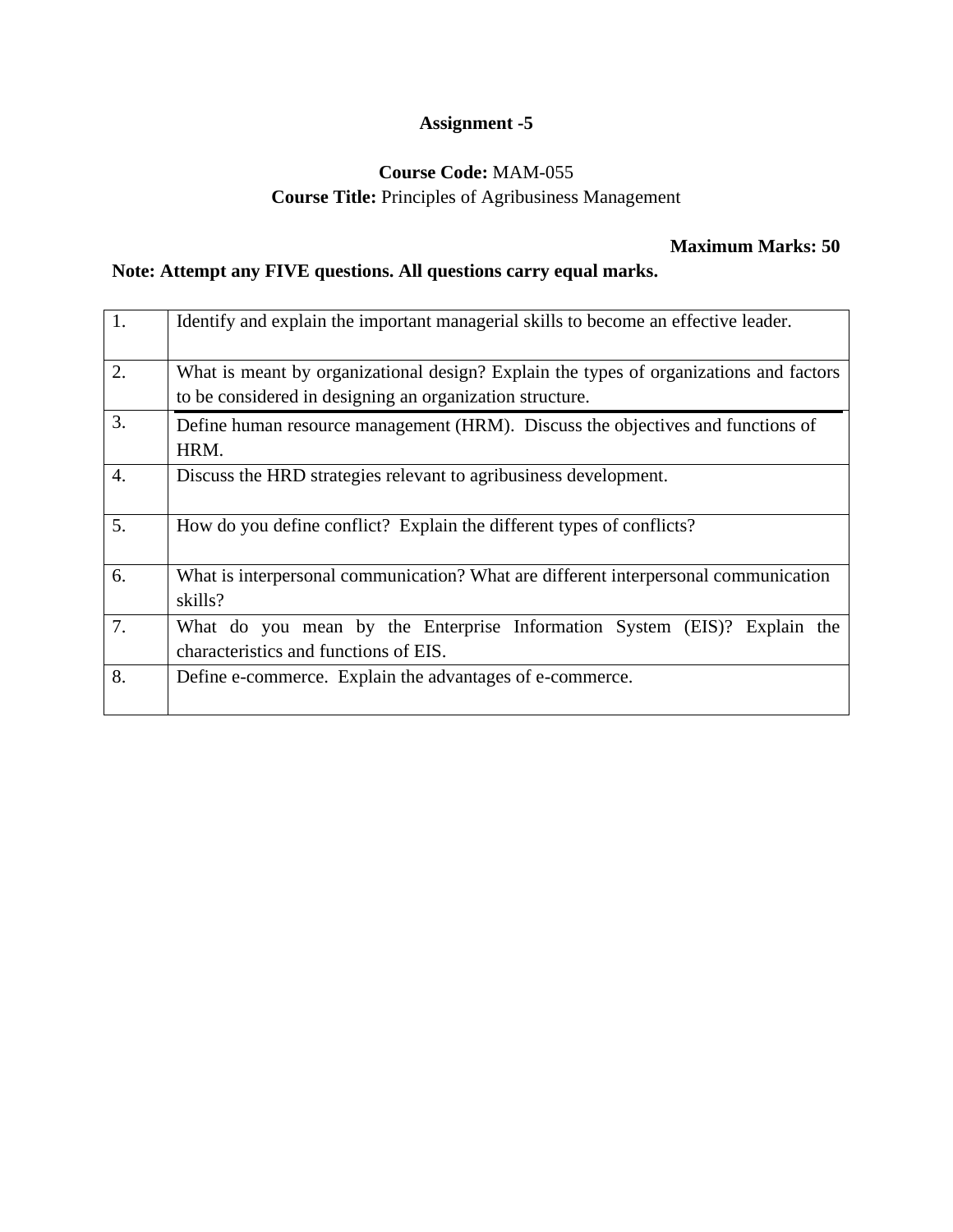### **Course Code: MAM-056 Course title: Qualitative and Quantitative Analysis for Agribusiness**

#### **Maximum Marks: 50**

| $\overline{1}$ . | Define business research. Explain the types of business research.                                                                                  |
|------------------|----------------------------------------------------------------------------------------------------------------------------------------------------|
| 2.               | What do you mean by problem formulation in business research? Discuss the importance<br>of information sources in the problem formulation.         |
| 3.               | Distinguish between probability-based and non-probability-based sampling techniques.<br>Briefly explain the probability-based sampling techniques. |
| $\overline{4}$ . | Discuss the meaning and types of measures of dispersion.                                                                                           |
| 5.               | Discuss the steps in the case study method of research.                                                                                            |
| 6.               | What is operation research (OR)? What are OR techniques used for problem-solving in<br>the industry?                                               |
| 7.               | What do you understand by decision tree analysis? Explain its components.                                                                          |
| 8.               | Illustrate the economic order quantity (EOQ) model.                                                                                                |